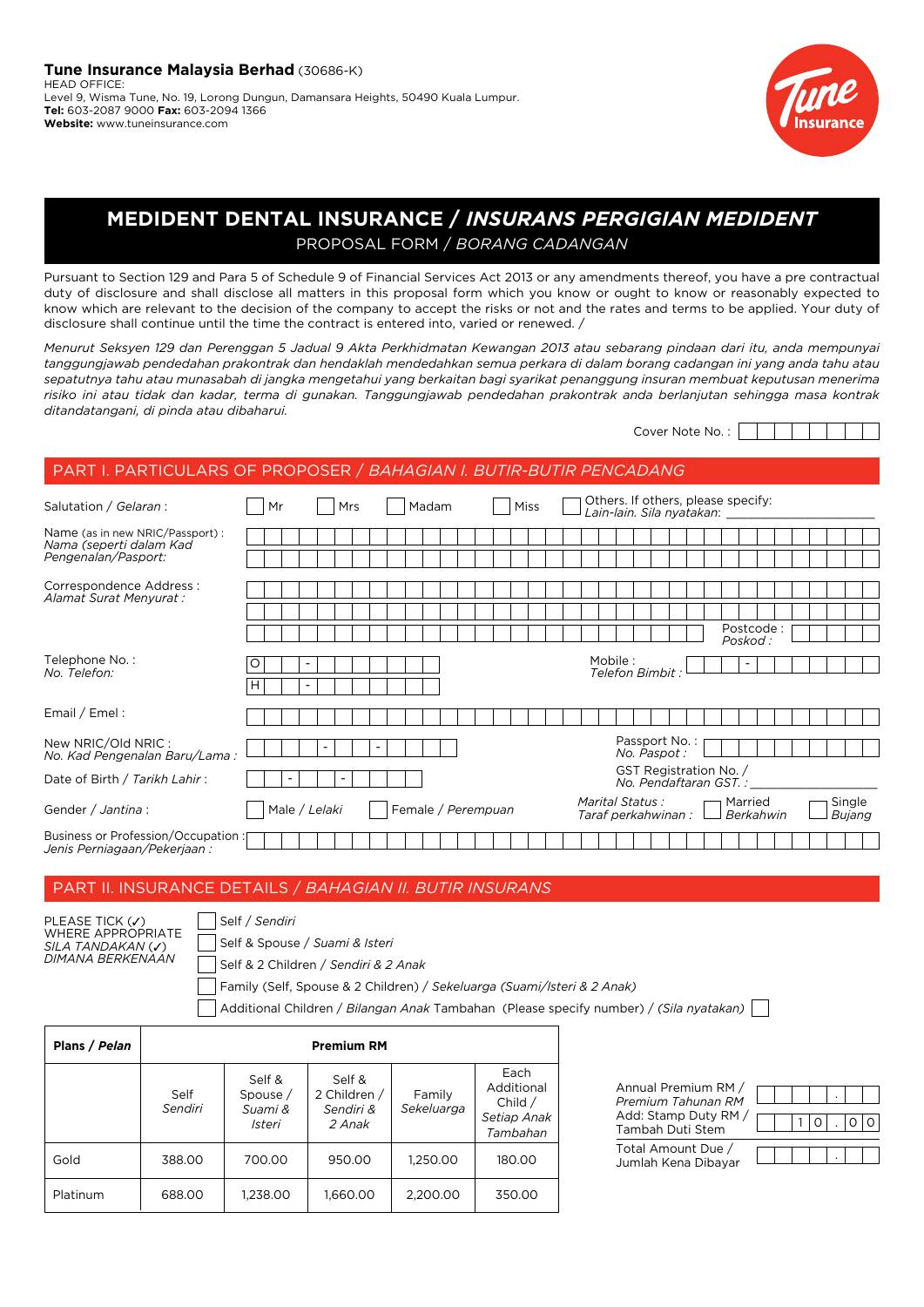# PART III. INSURED(S) / *BAHAGIAN III. PIHAK DIINSURANSKAN* Relationship *Hubungan* Date of Birth *Tarikh Lahir* New NRIC No. *No. KP Baru* Insured / *Pihak Diinsuranskan*

# Acknowledgement of Privacy Notice / *Notis Pemberitahuan Berahsia Akuan*

I/We hereby acknowledge that I/we have read and understood the contents of your Privacy Notice (available in our website www. tuneinsurance.com) issued in line with the Personal Data Protection Act 2010. I/We further consent to the manner in which my/our personal data shall be processed as described in the Privacy Notice. /

*Saya/kami dengan ini mengakui bahawa saya/kami telah membaca dan memahami isi kandungan notis pemberitahuan berahsia (boleh di dapati di laman web syarikat kami www.tuneinsurance.com) yang di keluarkan bersangkut dengan Akta Perlindungan Data Peribadi 2010. Saya/Kami selanjutnya bersetuju dengan cara di mana data peribadi saya/kami di proses sapertimana dihuraikan di dalam notis pemberitahuan berahsia*

# Pre Contractual Disclosure / *Deklarasi Pencadang*

I/We hereby declare that the foregoing are true to the best of my/our knowledge and belief. I/We have not concealed, misrepresented or mis-stated any material fact and are prepared to accept the terms and conditions set forth in the policy of Tune Insurance Malaysia Berhad and agree to pay the premium. /

*Bahawasanya dengan ini saya/kami mengaku dan mengesahkan bahawa kenyataan yang terkandung dalam borang cadangan ini adalah benar dan betul dan saya/kami tidak menyembunyikan keterangan-keterangan, memberi gambaran salah atau salah nyata keterangan yang penting mengenai Cadangan ini dan bersedia menerima terma-terma dan syarat-syarat Insurans yang terkandung dalam polisi Insurans Tune Insurance Malaysia Berhad dan bersetuju untuk membayar premium insurans.*

|                                         | Name / <i>Nama</i> :<br>Agency Code :<br><i>Kod Agen</i>          |  |  |        |        |  |  |  |  |  |  |
|-----------------------------------------|-------------------------------------------------------------------|--|--|--------|--------|--|--|--|--|--|--|
|                                         | NRIC No. :<br><i>No. Kad Pengenalan</i><br>Date / <i>Tarikh</i> : |  |  |        | $\sim$ |  |  |  |  |  |  |
|                                         |                                                                   |  |  | $\sim$ |        |  |  |  |  |  |  |
| us of Droposor / Tandatangan Donapalang |                                                                   |  |  |        |        |  |  |  |  |  |  |

Signature of Proposer / *Tandatangan Pencadang*

# PART V. DECLARATION BY AGENT/INSURER / *BAHAGIAN V. PENGAKUAN EJEN/PENANGGUNG INSURANS*

I/We hereby confirm that I/we have sighted the original copy of the NRIC/Passport and verified the identity of the proposer. / *Saya/Kami dengan ini mengesahkan bahawa saya/kami telah melihat salinan asal KP/Paspot dan mengesahkan identity pencadang.*

| Name / Nama :             |  |                          |  |                          |  |  |  |  |  |  |  |  |
|---------------------------|--|--------------------------|--|--------------------------|--|--|--|--|--|--|--|--|
| Agency Code :<br>Kod Agen |  |                          |  |                          |  |  |  |  |  |  |  |  |
| / Tarikh :<br>Date .      |  | $\overline{\phantom{a}}$ |  | $\overline{\phantom{a}}$ |  |  |  |  |  |  |  |  |

Signature of Agent/Insurer / *Tandatangan Agen/Penanggung Insurans* :

Note / *Nota* :

Please attach a copy of the Proposer's NRIC/Passport where the premium is more than RM50,000. / *Sila kepikan salinan KP/Paspot jika premium melebihi RM50,000.*